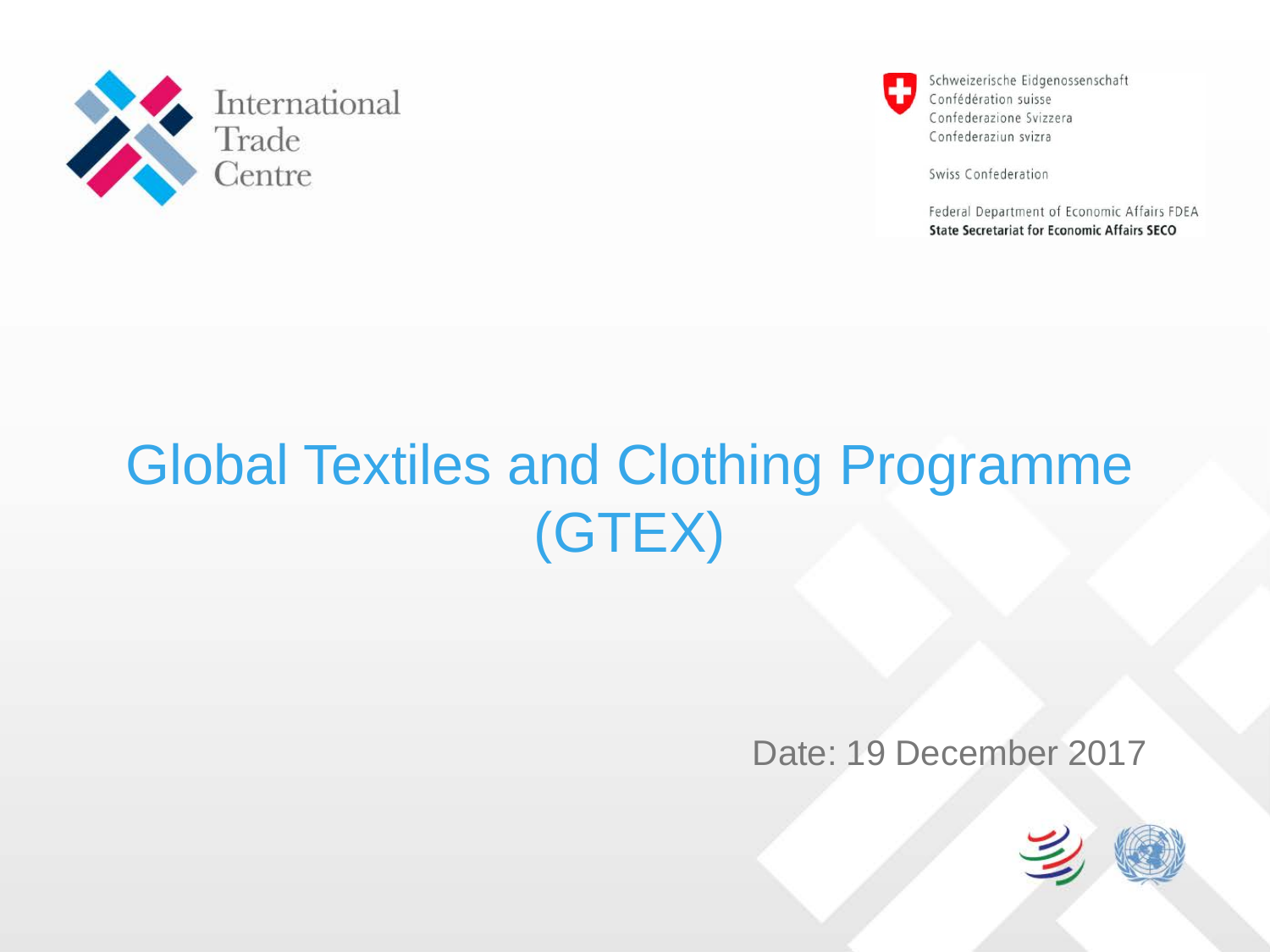## **Overview**

4 year programme from: 2018 – 2021 5 priority countries Kyrgyzstan, Tajikistan Egypt, Morocco, Tunisia

Overall budget: 11.4 million CHF SECO contribution: 9.8 million CHF ITC contribution: 0.6 million CHF

Country contributions: 1 million CHF (in-kind)

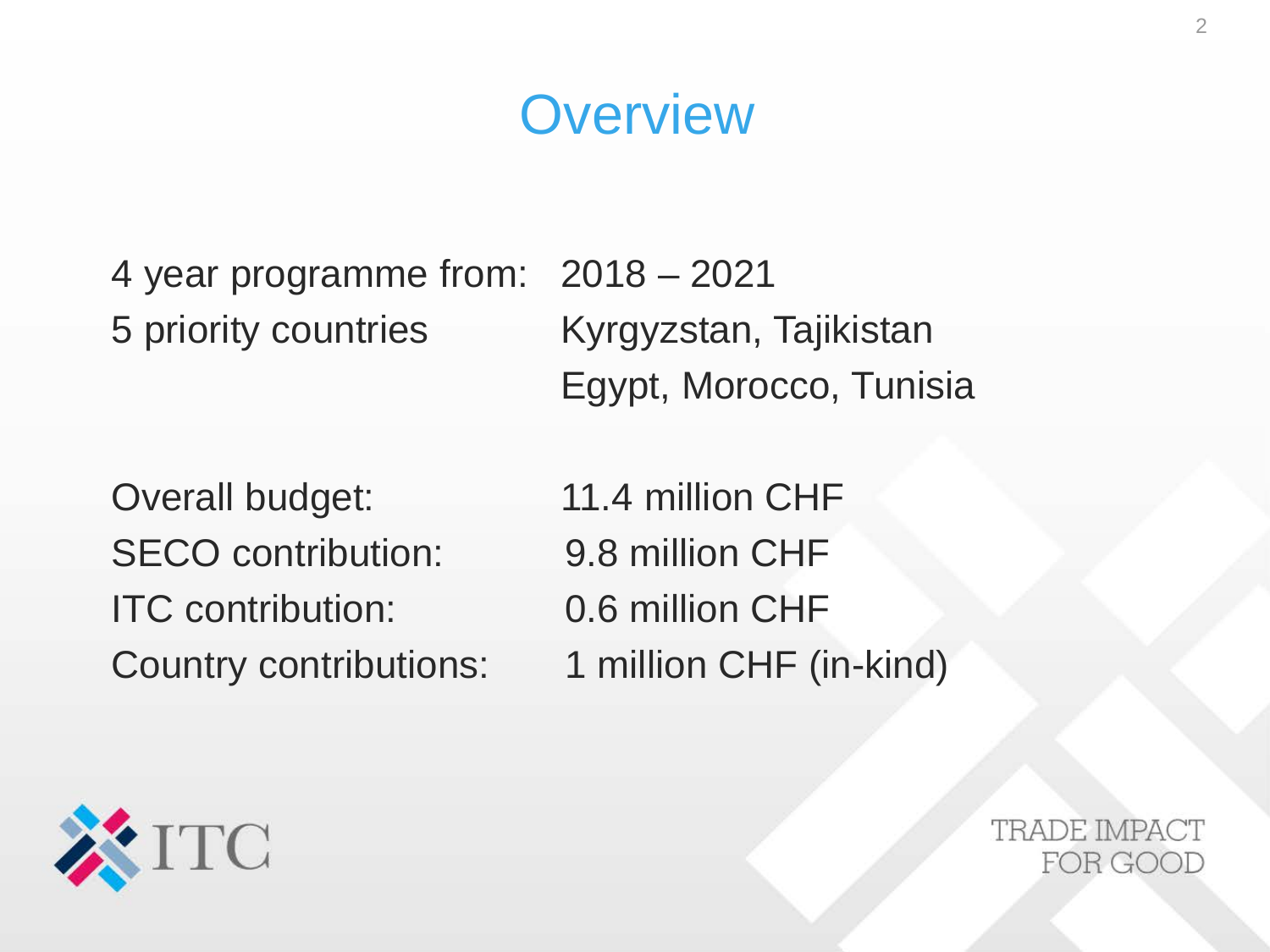# Building on results achieved in Kyrgyzstan, Tajikistan and Tunisia in a previous phase

Kyrgyzstan and Tajikistan:

- Increased regional exports to Russia and Kazakhstan
- New sourcing destinations in China and Turkey
- Supported enterprises resisted economic crisis and were able to retain jobs

Tunisia:

- Diversified markets into Scandinavia and BENELUX
- New sourcing destination: Egypt and Spain
- New University curricula to align student's education with enterprise needs

Egypt and Morocco:

• Inception phase of 6 months to define tailor-made approach

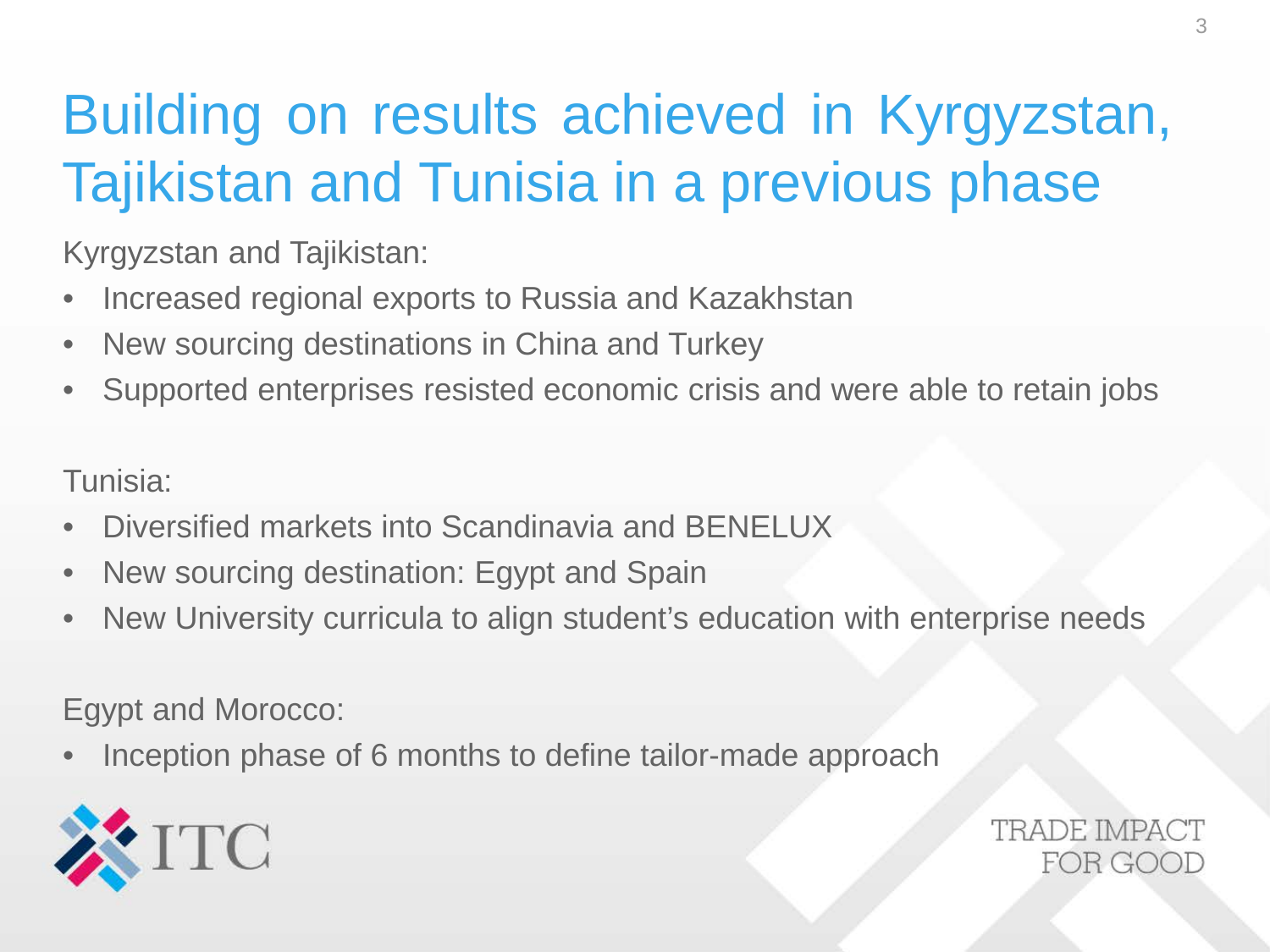#### Results Framework



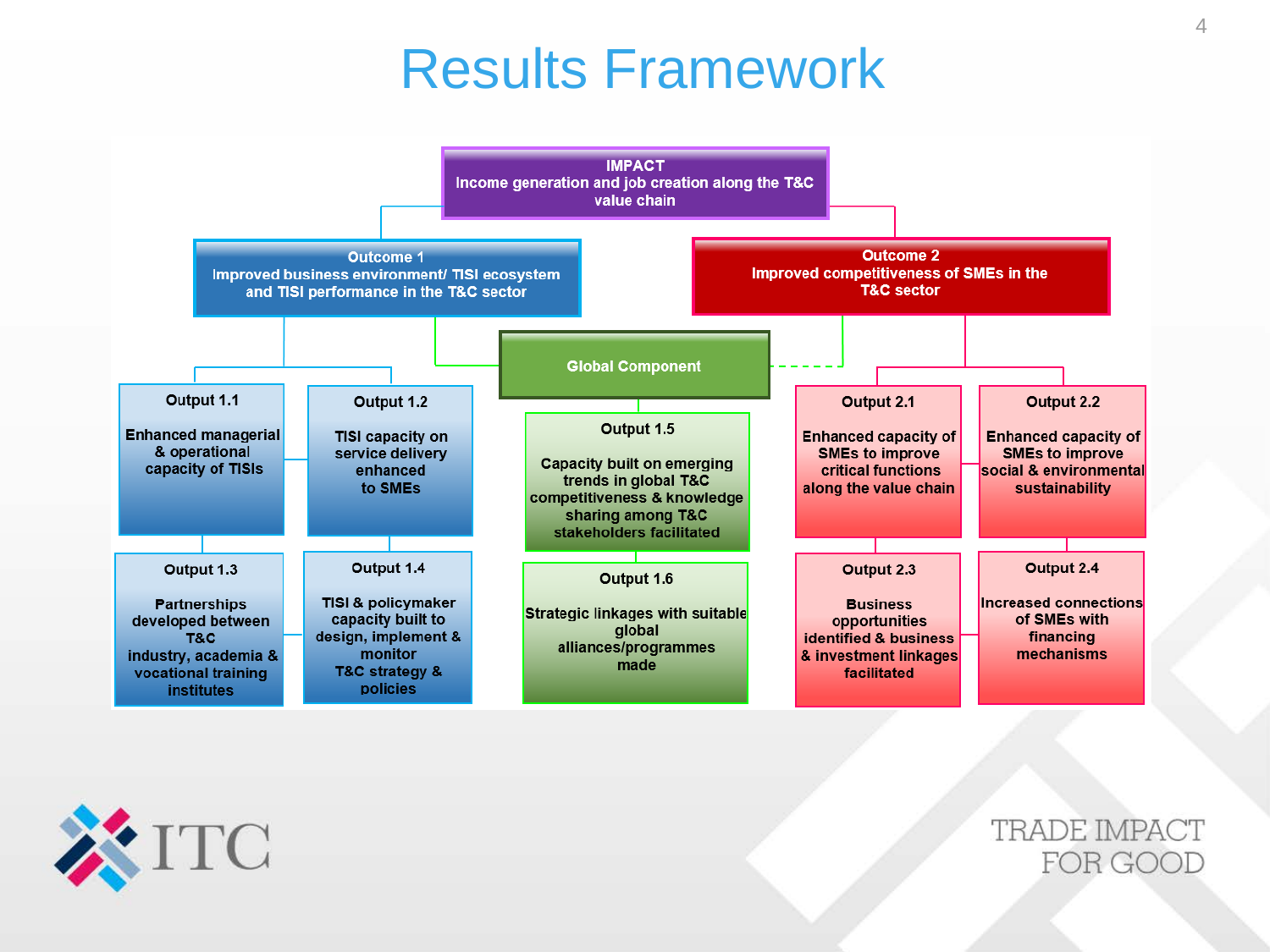### Governance Structure